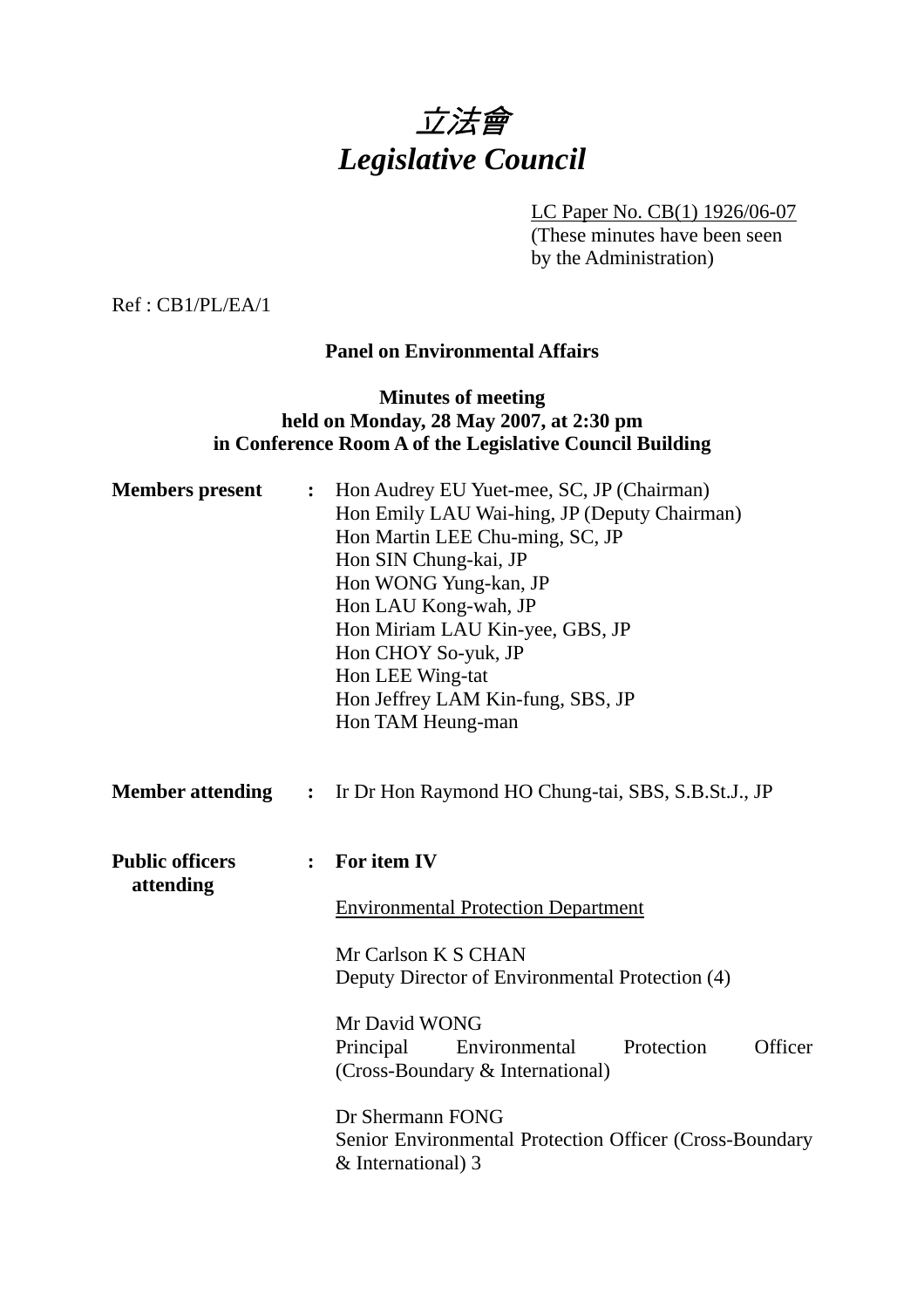#### Hong Kong Observatory

Mr YEUNG Kai-hing, JP Assistant Director (Development, Research and Administration)

#### Electrical and Mechanical Services Department

Mr Michael CHEUNG Chief Engineer/Energy Efficiency A

#### **For item V**

Environmental Protection Department

Mr Raymond FAN Deputy Director (2)

Dr Malcolm BROOM Assistant Director (Water Policy)

Mr David W K CHAN Officer-in-charge (Water Policy Coordination)

#### Drainage Services Department

Mr W H KO Assistant Director (Sewage Services)

Mr W W CHUI Chief Engineer (Harbour Area Treatment Scheme)

#### **For item VI**

Ms Anissa WONG, JP Permanent Secretary for the Environment, Transport and Works (Environment)/Director of Environmental **Protection** 

Mr Raymond FAN Deputy Director of Environmental Protection (2) Environmental Protection Department

Mr Alfred LEE Assistant Director (Waste Management Policy) Environmental Protection Department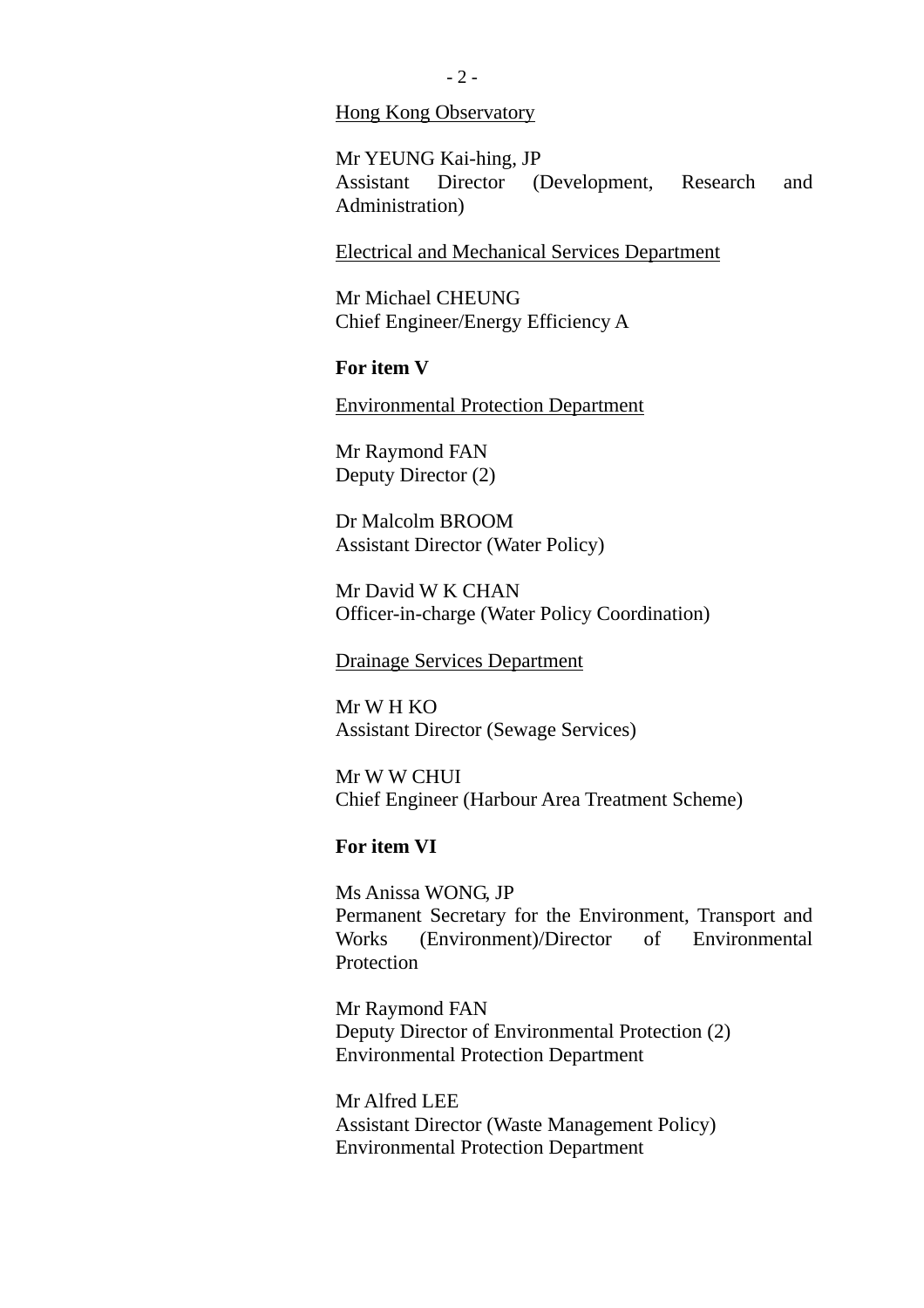### **Attendance by : For item IV**

**Invitation** 

# Hong Kong Polytechnic University

Dr LAM Ka-se Associate Professor Department of Civil and Structural Engineering

#### Civic Exchange

Ms Christine LOH Chief Executive Officer

#### Greenpeace China

Ms Frances YEUNG Climate and Energy Campaigner

#### Consumers Acting for People and the Environment

Ms Betty LEE Project Coordinator

Civic Party

Miss Christine HUNG Spokesperson, Air Quality Group

Association of Engineering Professionals in Society Ltd

IR YIM Kin-ping Senior Vice Chairman

#### The Conservancy Association

Mr Peter LI Campaign Manager

#### Green Sense

Mr Jan LAI Vice-president

#### Friends of the Earth (HK)

Mr CHU Hon-keung Environmental Affairs Manager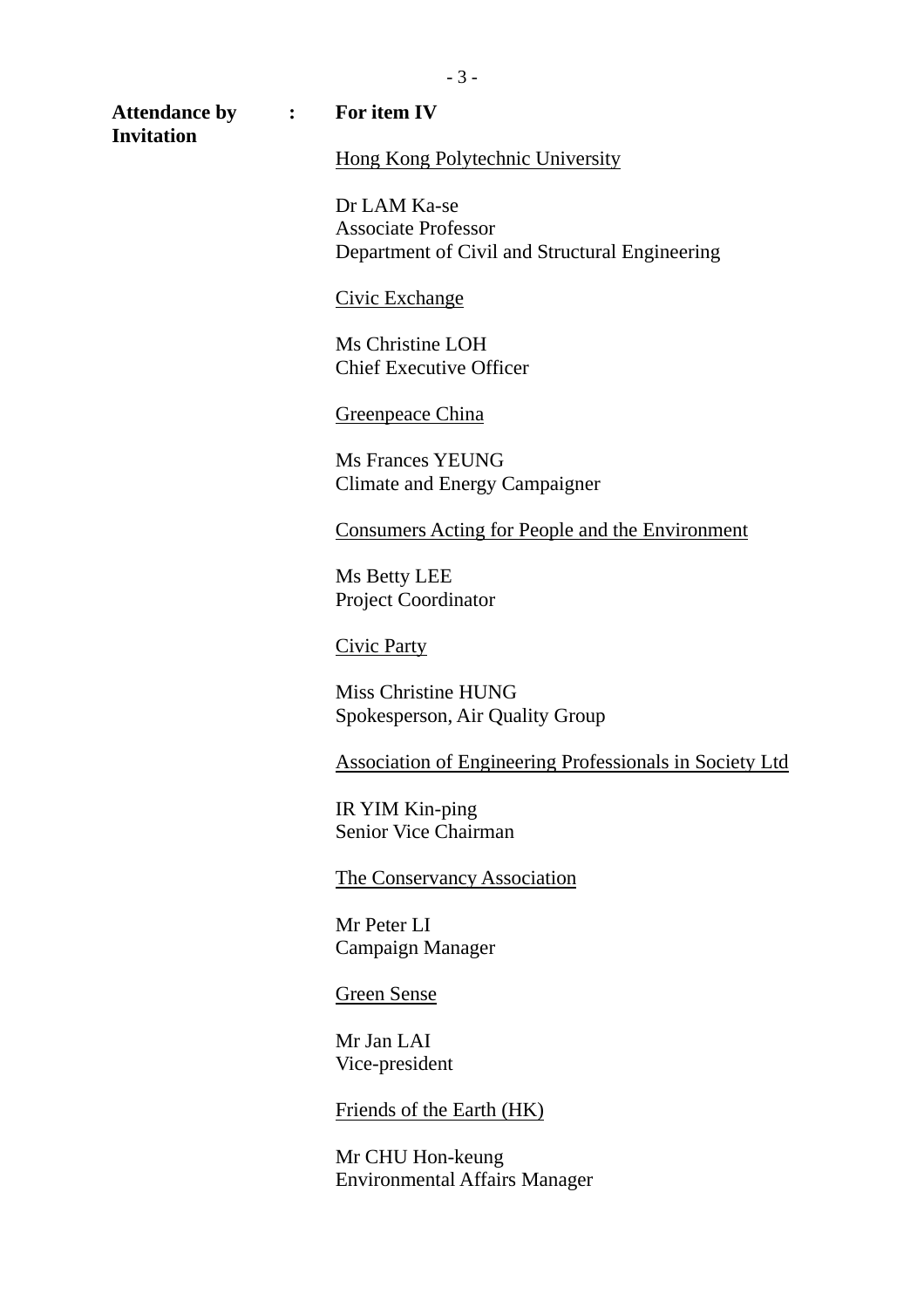|                              | The Hong Kong Institution of Engineers                   |
|------------------------------|----------------------------------------------------------|
|                              | Ir WONG Kwok-lai<br>President                            |
|                              | Democratic Party                                         |
|                              | Mr Gary FAN<br>Deputy Spokesman of Environmental Affairs |
|                              | Clear the Air                                            |
|                              | Mr Christian MASSET<br>Chairman                          |
|                              | <b>WWF Hong Kong</b>                                     |
|                              | Mr Liam SALTER<br>Head, Climate Programme                |
|                              | Individual                                               |
|                              | Mr WU Chi-man                                            |
| <b>Clerk in attendance :</b> | Miss Becky YU<br>Chief Council Secretary (1)1            |
| <b>Staff in attendance :</b> | Mrs Mary TANG<br>Senior Council Secretary (1)2           |
|                              | Miss Mandy POON<br>Legislative Assistant (1)4            |

| <b>Confirmation of minutes</b>  | - Minutes of the special meeting |
|---------------------------------|----------------------------------|
| ı.                              | held on 28 March 2007            |
| (LC Paper No. CB(1) 1664/06-07  | — Minutes of the meeting held on |
| LC Paper No. $CB(1)$ 1665/06-07 | 23 April 2007)                   |

 The minutes of the special meeting held on 28 March 2007 and the regular meeting held on 23 April 2007 were confirmed.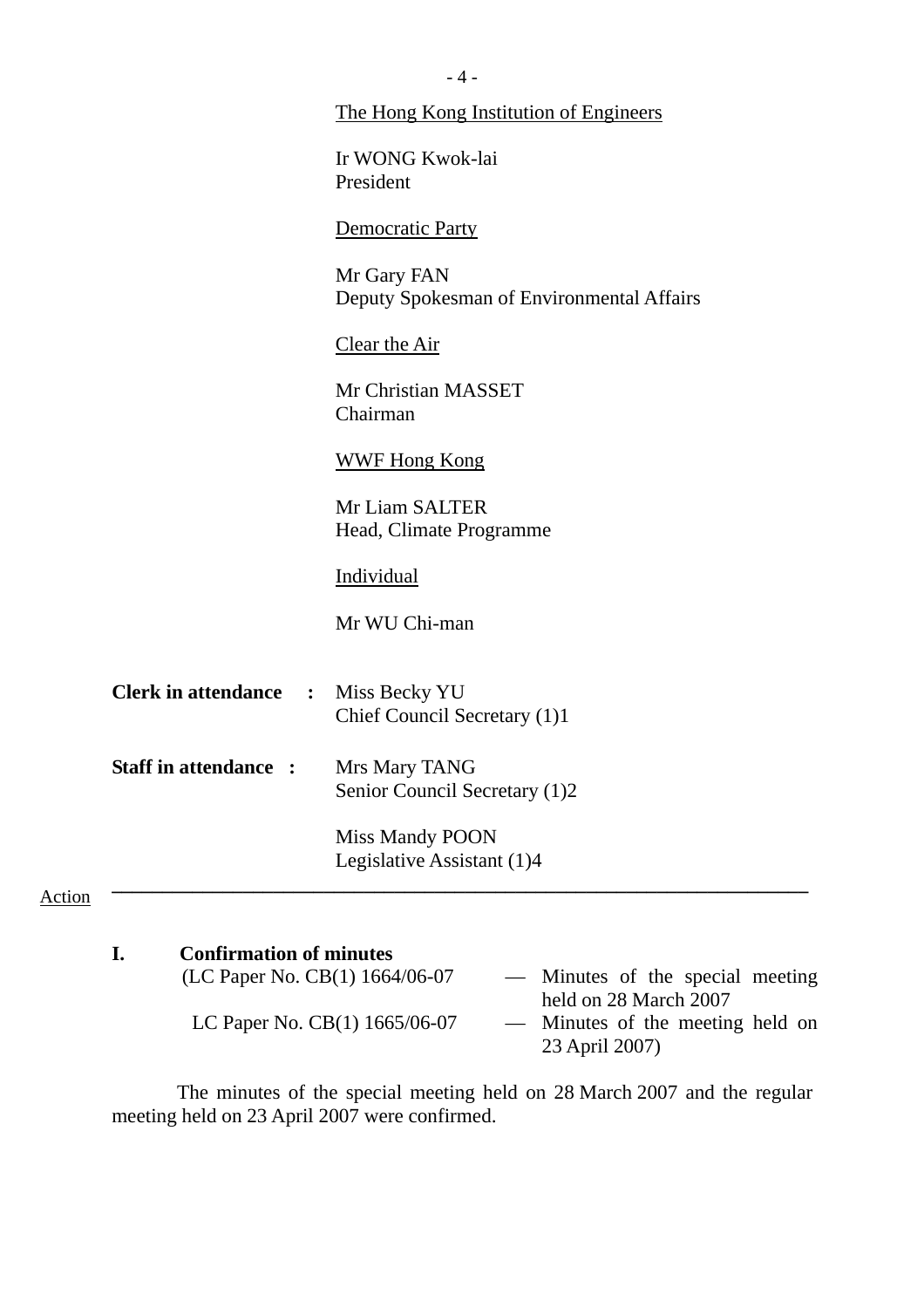# **II. Information paper issued since last meeting**

2. Members noted the following information papers which were issued since the last meeting -

| LC Paper No. CB(1) $1432/06-07(01)$ — Action Agenda proposed by the |                               |
|---------------------------------------------------------------------|-------------------------------|
|                                                                     | Focus Group and extracts from |
|                                                                     | the minutes of meeting of the |
|                                                                     | Panel on Commerce and         |
|                                                                     | Industry on 13 March 2007     |
|                                                                     |                               |

- LC Paper No.  $CB(1)$  1597/06-07(01) Supplementary information paper on "Chemical Waste Treatment Centre (CWTC)" provided by the Administration regarding follow-on operation contract for and installation of additional facilities to receive and treat clinical waste at CWTC
- LC Paper No.  $CB(1)$  1624/06-07(01) Referral arising from meeting between LegCo Members and members of Wong Tai Sin District Council on the traffic noise at New Clearwater Bay Road near Choi Wan Estate
- LC Paper No.  $CB(1)$  1624/06-07(02) Referral arising from meeting between LegCo Members and members of Kwun Tong District Council on the problem of railway noise at MTR stations and traffic noise along Lei Yue Mun Road

| Ш. | Items for discussion at the next meeting                            |             |
|----|---------------------------------------------------------------------|-------------|
|    | $(LC$ Paper No. CB(1) 1666/06-07(01) — List of follow-up actions    |             |
|    | LC Paper No. CB(1) $1666/06-07(02)$ — List of outstanding items for |             |
|    |                                                                     | discussion) |

3. Members agreed to discuss the following subjects at the next regular meeting scheduled for Monday, 25 June 2007, at 2:30 pm-

> (a) Provision of sewerage facilities at Yung Shue Wan and Sok Kwu Wan on Lamma Island and Tseng Tau Chung Tsuen in Tuen Mun; and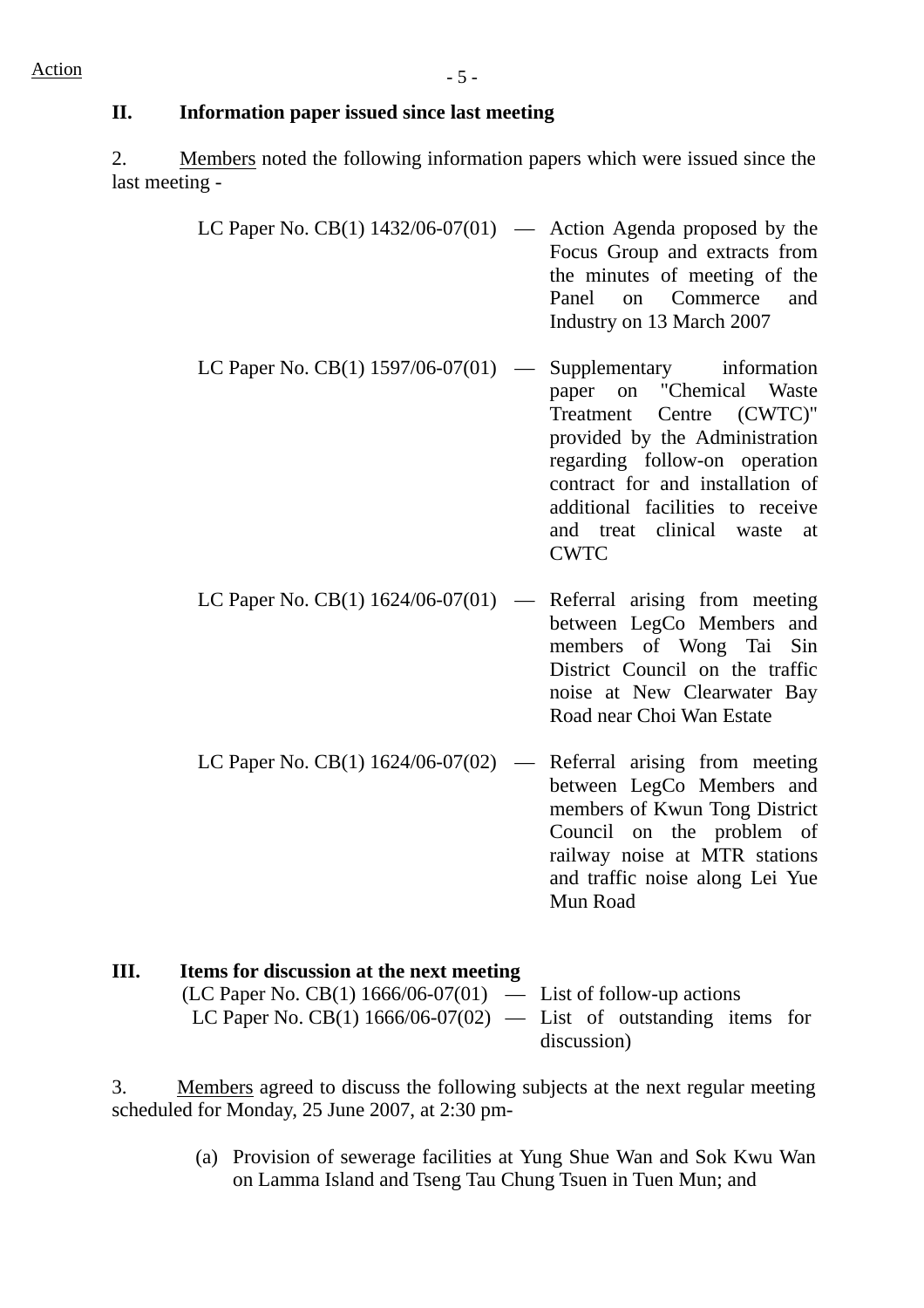(b) PWP Item No. 800TH – Retrofitting of noise barriers at Kwun Tong Bypass.

Item (b) was originally scheduled for discussion at the present meeting but was deferred to the next meeting to give way to the discussion on the proposed environmental levy on plastic shopping bags under agenda item VI.

4. Mr SIN Chung-kai noted that the allegation that the South East New Territories Landfill would be expanded to encroach part of the nearby country parks had given rise to much concern from local residents. Ms Emily LAU echoed that the Administration should be asked to provide a written response to clarify the matter. The Chairman agreed to follow up with the Administration on the subject.

# **IV. Greenhouse gas emissions and their effects on global warming**

Meeting with Dr K S LAM, Department of Civil & Structural Engineering, The Hong Kong Polytechnic University (LC Paper No. CB(1) 1666/06-07(03))

5. Dr K S LAM said that Hong Kong had been performing well in controlling greenhouse gas (GHG) emissions. Despite the rise in electricity consumption by 75% and the use of gas by 80% during the period from 1990 to 2005, GHG emissions in Hong Kong had only increased by 11% which compared favorably with the global increase of 28% in GHG emissions. To tackle the problem of global warming, the Kyoto Protocol had set a target to reduce GHG emissions by at least 5% below 1990 levels during the commitment period from 2008 to 2012. To meet the target, efforts should be made to improve energy efficiency, use cleaner fuels for electricity generation, and reduce vehicular emissions. Some specific measures would include switching from air-cooled to water-cooled air-conditioning systems, use of liquefied natural gas (LNG) to replace coal in electricity generation and use of environment friendly vehicles.

Meeting with Civic Exchange (LC Paper No. CB(1) 1666/06-07(04))

6. Ms Christine LOH, Chief Executive Officer of Civic Exchange, did not agree with the Administration that Hong Kong was a small emitter since the lower level of emission was a result of the relocation of most of its polluting industries across the border. A recent public poll revealed that Hong Kong residents were both aware and concerned about the problem of global warming. Referring to the Administration's initiatives as set out in its information paper, she pointed out that Hong Kong lacked an aggressive policy on demand side management. As such, a review of the Scheme of Control Agreement for the two power companies in Hong Kong was necessary. There was also a need to introduce a fuel mix on the use of renewable energy (RE), nuclear energy, coal, and LNG for electricity generation. The Administration should endeavour to achieve higher saving in energy efficiency and conservation by adopting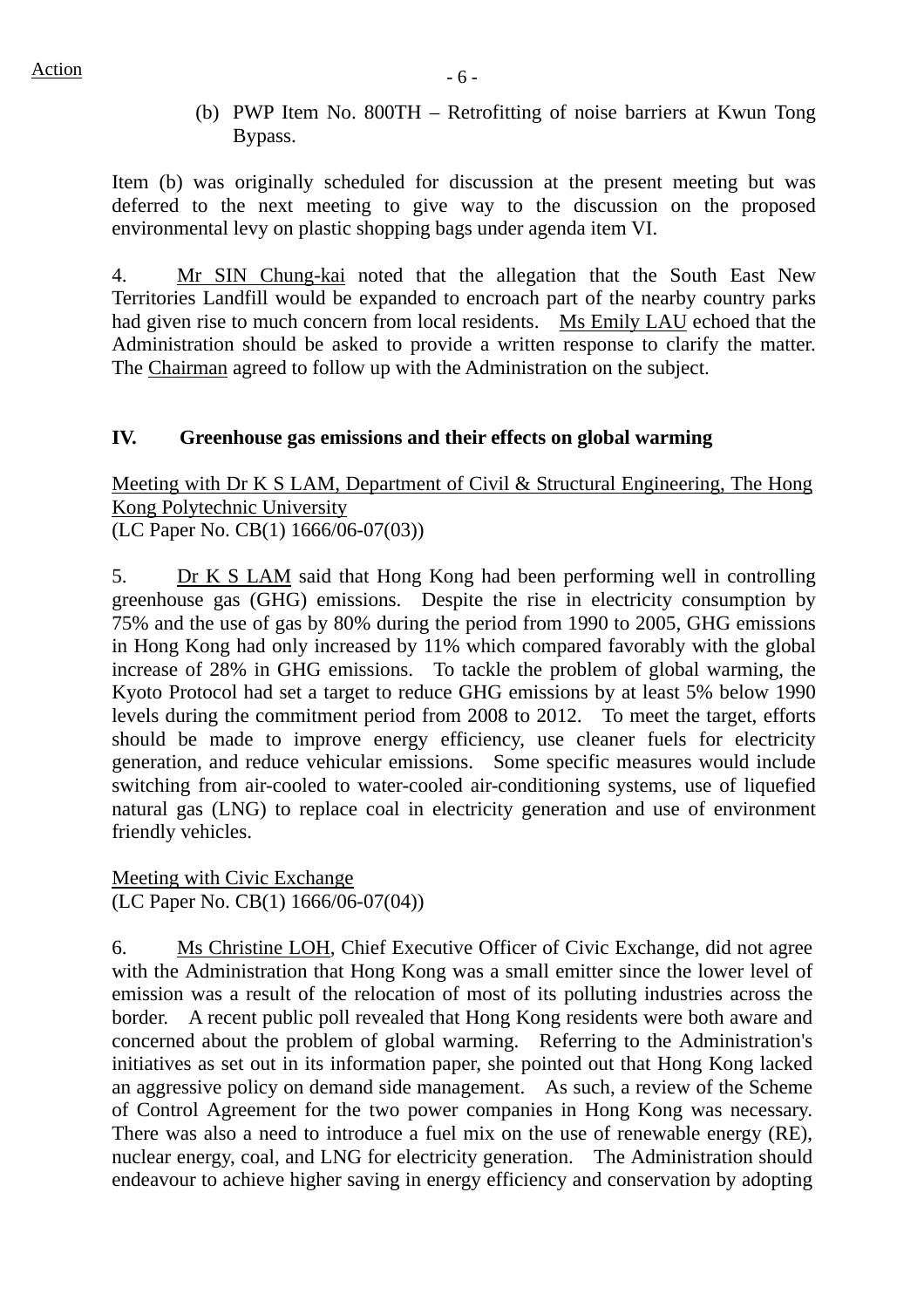mandatory rather than voluntary measures. The proposed re-organization of Policy Bureaux allowing environment and energy policies to be placed under the same bureau would offer significant opportunities for Hong Kong to consider a climate change policy.

Meeting with Greenpeace China (LC Paper No. CB(1) 1666/06-07(05))

7. Ms Frances YEUNG, Climate and Energy Campaigner, expressed concern about the increase in GHG emissions. As a cosmopolitan city, Hong Kong had the responsibility to reduce its GHG emissions. Efforts should be made to reduce GHG emissions through measures, such as large-scale development of RE and control of emission from power plants. As a first step, Greenpeace would suggest the mandatory replacement of tungsten light bulbs with the more energy-efficient compact fluorescent lamps (CFLs), in line with the practice in Holland, Canada and Australia. As the proposal was easy to implement on account of the wide availability of CFLs, she hoped that the Administration would give full support to the proposal to demonstrate its commitment to energy conservation. She also considered it necessary for Hong Kong to follow other major world cities such as New York, London and Toronto to map out its own policy to reduce global warming, including emission targets for GHG and a timetable for achieving the targets.

Meeting with Consumers Acting for People and the Environment (LC Paper No. CB(1) 1666/06-07(06))

8. Ms Betty LEE, Project Coordinator, said that a recent survey revealed that the average amount of paper used by each Hong Kong resident per year was six times higher than that their counterparts in the world. Last year, Hong Kong had used 1.1 million tonnes of paper, representing the felling of a large number of trees and the emission of large quantity of carbon dioxide during the paper manufacturing process. Amid the global warming crisis, Hong Kong would need to take proactive measures to address the problem, one of which would be to economize on the use of paper through the use of electronic means, such as promotion of online payment of bills as 70% of people in Hong Kong were internet users. It was disappointed that Government departments like the Water Supplies Department had refused to arrange for the use of online payment. There was also a need for legislation to ban junk mails which had given rise to much wastage of papers, as most of these would be disposed of in landfills. The Administration should also take the lead in the use of recycled paper.

Meeting with Civic Party (CP) (LC Paper No. CB(1) 1666/06-07(07))

9. Miss Christine HUNG, Spokesperson, said that to address the problem of global warming, CP would suggest the following -

(a) an inter-departmental working group led by the Chief Secretary should be set up to formulate and implement policies to reduce global warming;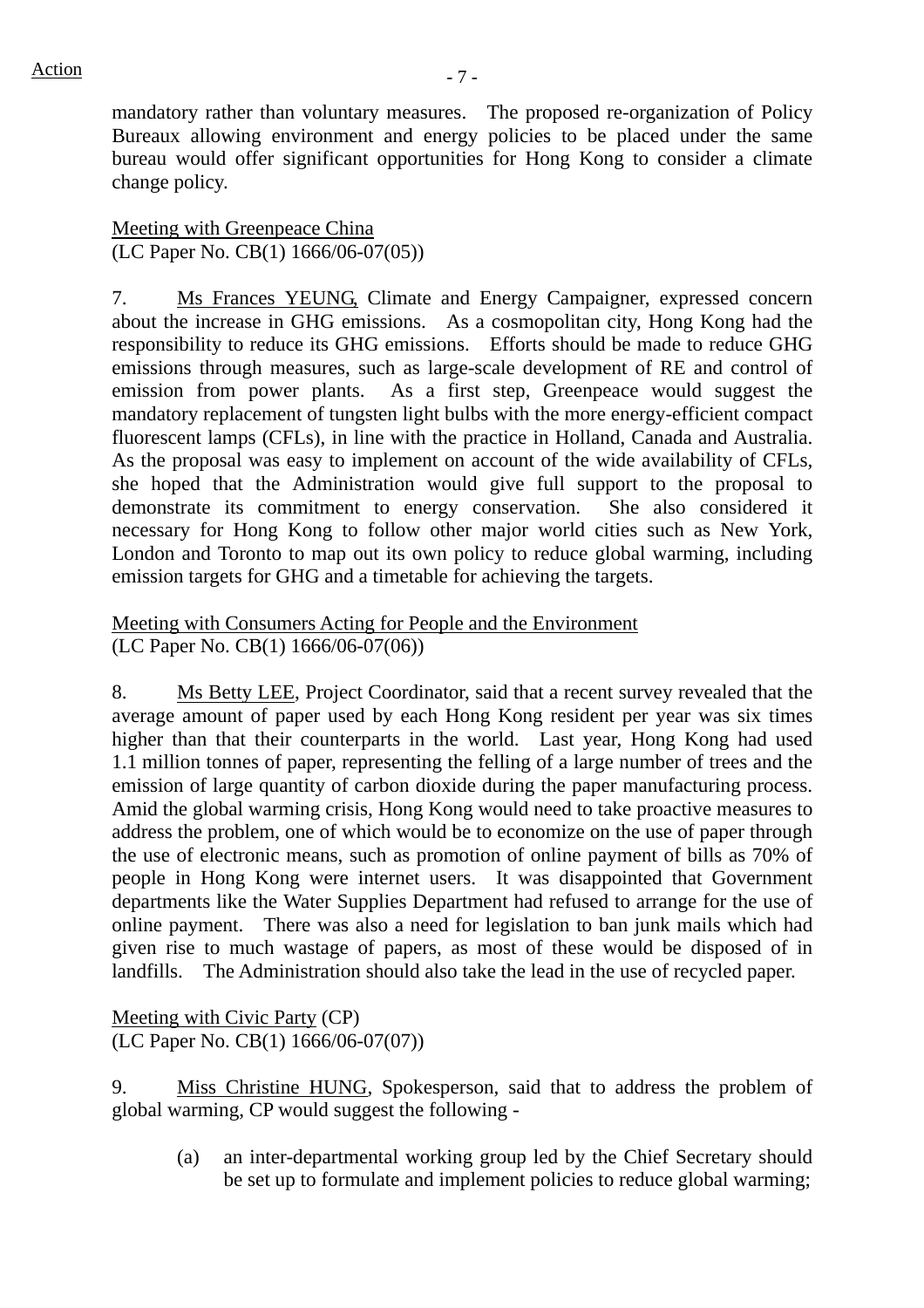- (b) an adaptation strategy should be worked out to mitigate consequences associated with global warming;
- (c) a partnership approach should be taken so that all stakeholders would be invited to exchange views on measures to reduce global warming; and
- (d) a regional perspective should be adopted as global warming was a worldwide issue of international concern.

Meeting with Association of Engineering Professionals in Society Ltd (AEPS) (LC Paper No. CB(1) 1666/06-07(08))

10. Ir YIM Kin-ping, Senior Vice Chairman, said that the Government should adopt proactive and effective measures to combat global warming which had not only led to rising sea levels and climate changes but also given rise to economic, political and sustainability problems. Apart from waste management and emission control measures, the latter of which included the use of alternative fuel for electricity generation and the use of more environmentally friendly vehicles, AEPS would also recommend the Government to -

- (a) undertake scientific research on global warming;
- (b) promote a Clean Development Mechanism among corporations with a view to reducing GHG emissions;
- (c) develop a low carbon community through environmental practices; and
- (d) establish a "climate change" environmental and financial investment products centre to encourage investments on environmental industries.

Meeting with The Conservancy Association (CA) (LC Paper No. CB(1) 1666/06-07(09))

11. Mr Peter LI, Campaign Manager, said that the comparatively lower level of GHG emissions Hong Kong was attributed to the relocation of manufacturing industries to the Pearl River Delta (PRD) Region which had also transferred the emission problem. To reduce GHG emissions in the PRD Region, CA recommended the following -

- (a) implementation of carbon dioxide emissions trading scheme;
- (b) introduction of proactive compensation schemes such as tree planting to offset the emissions and environmental degradation associated with large scale infrastructural projects which generated large amounts of GHG; and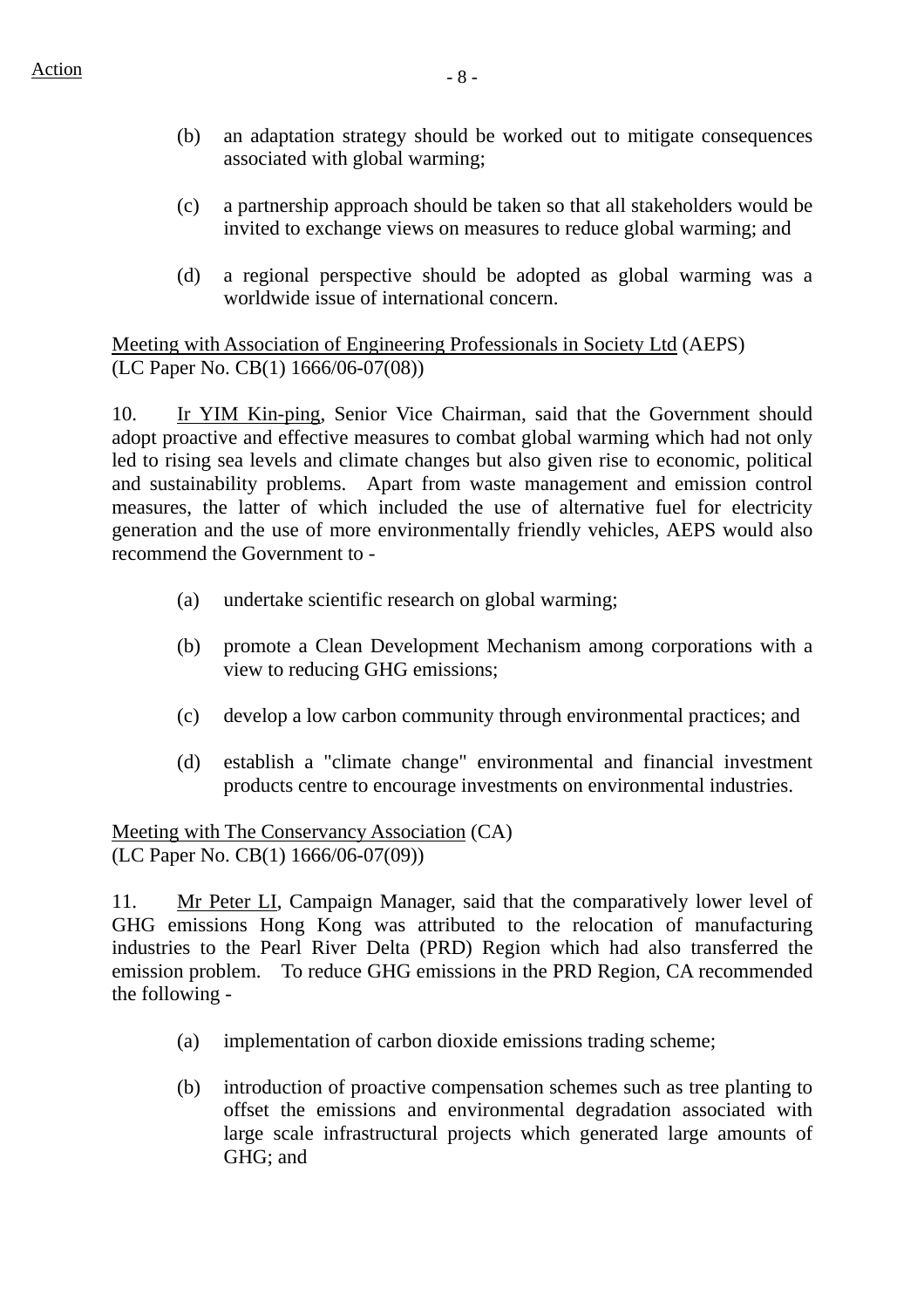(c) minimization on the demand for electricity through enhancing air ventilation and promoting energy efficient practices and in this connection, Government should not require its staff to wear jackets and neckties to work during the summer months in an attempt to reduce electricity consumption on air-conditioning.

Meeting with Green Sense (LC Paper No. CB(1) 1666/06-07(10))

12. Mr Jan LAI, Vice-president, said that Green Sense would suggest implementing the following measures to reduce global warming -

- (a) introduction of electricity generation surcharge on power companies and electricity tax on consumers as a means to reduce GHG and electricity consumption;
- (b) introduction of legislative control on advertisement/signboard lightings which consumed a lot of electricity and caused nuisance to the public;
- (c) mandatory replacement of tungsten light bulbs with the more energy-efficient CFLs; and
- (d) implementation of greening policy on a broader scale.

Meeting with Friends of the Earth (HK) (FoE) (LC Paper No. CB(1) 1395/06-07(01))

13. Mr CHU Hon-keung, Environmental Affairs Manager, said that while the prevailing energy policy could ensure a ready and reliable supply of electricity to allow for greater economic development, it failed to take account of environmental concerns. It was hoped that with the proposed reorganization of Government structure to place the environment and energy portfolios under the same Bureau, the energy policy could be rectified such that cleaner fuels would be used for electricity generation, and measures to conserve energy would be put in place. Education on climate change should also be stepped up to apprise the general public the measures to reduce global warming. It was worth noting that apart from rising sea levels and higher temperatures, global warming could also contribute to the higher incurrence of infectious diseases. Therefore, FOE would support the restoration of the Co-ordination Group on Global Climate to facilitate the communication and support among Government departments.

Meeting with The Hong Kong Institution of Engineers (HKIE) (LC Paper No. CB(1) 1666/06-07(11))

14. Ir WONG Kwok-lai, President, briefly took members through HKIE's submission. He said that HKIE would suggest the following measures to reduce GHG emissions -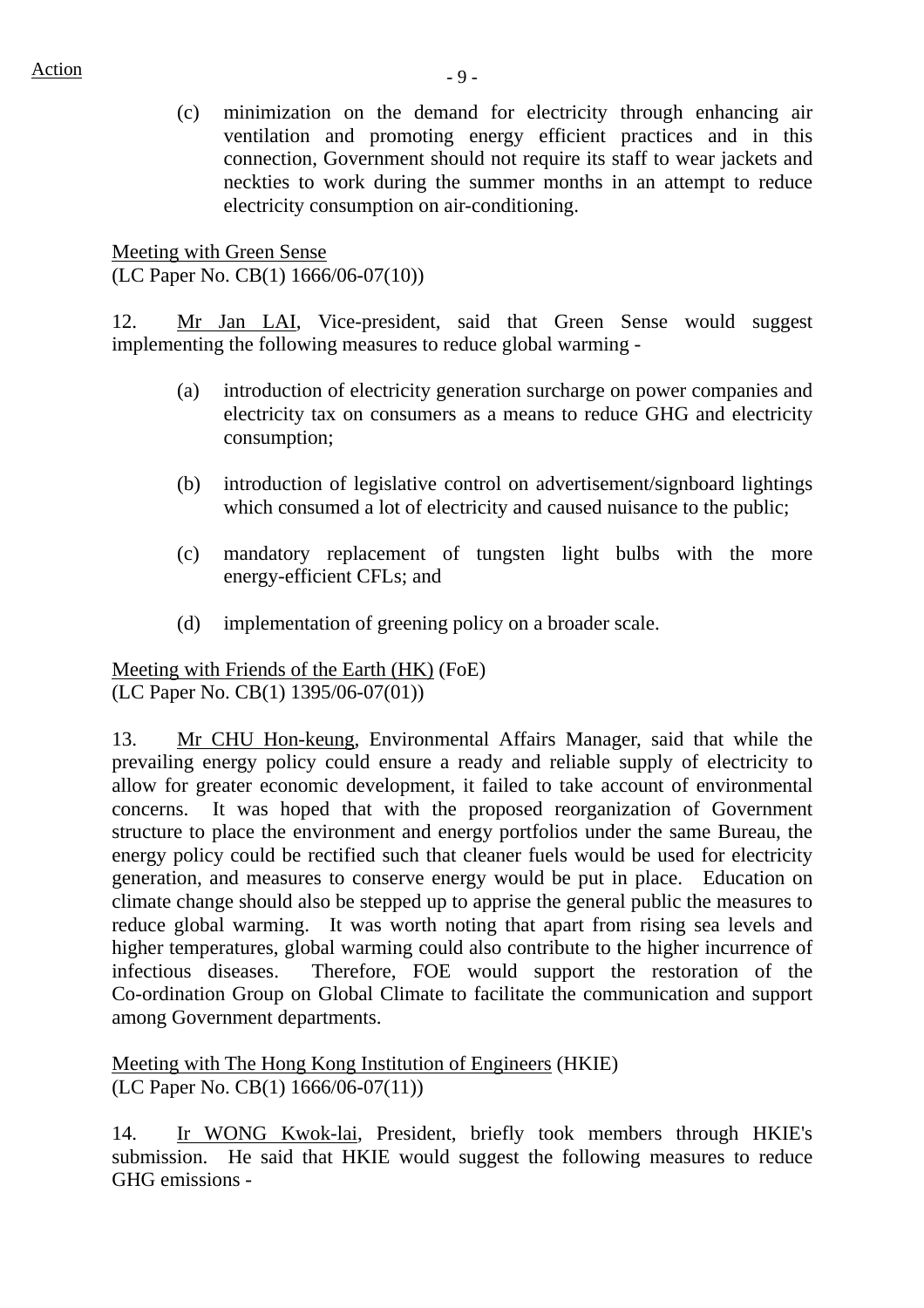- (a) maximization of the use of RE developed from biofuels, wind and solar energy;
- (b) promotion of LNG in electricity generation and fuel cell in commercial application as these would cut down on carbon dioxide emission and stall the global warming effect; and
- (c) energy conservation through the introduction of an Energy Efficient Labelling Scheme as well as energy tax (or carbon tax).

Meeting with Democratic Party (DP) (LC Paper No. CB(1) 1666/06-07(12))

15. Mr Gary FAN, Deputy Spokesman of Environmental Affairs of DP, queried the Administration's assertion that the GHG emission problem in Hong Kong was not serious. He pointed out that Hong Kong's contribution to GHG emissions was not at all small given that it was not an industrialized city. He was also disappointed at the slow pace of the Government in developing environmental measures. Apart from signing the "Clean Air Charter", very little had been done to encourage and assist the factories set up by Hong Kong enterprises in the Mainland to reduce their GHG emissions. While the Mainland was regarded as a developing country under the Kyoto Protocol and was not required to take measures to restrict GHG emissions, Hong Kong, being a developed city, should make attempts to reduce its emissions through the use of LNG to replace coal in electricity generation, development of RE, control of idling vehicles, introduction of energy tax, development of energy conservation measures and provision of green rooftops etc.

Meeting with Clear The Air (LC Paper No. CB(1) 1666/06-07(13))

16. Mr Christian MASSET, Chairman, said that while Hong Kong was not obliged to reduce GHG emissions under the Kyoto Protocol, it should take the lead in reducing its emissions because it was capable of doing so. Hence, Clear The Air supported the installation of flue-gas desulphurization facilities by CLP Power Limited, and acceleration of LNG supply. However, the proposed LNG terminal on the Sokos Island was in many respects non-sustainable and in contradiction with the interests of Hong Kong. More efforts should be put on demand side management of electricity generation and a review of the Scheme of Control Agreement was necessary to limit the permitted rate of return of power companies, to prevent them from selling excess electricity to the Mainland and to implement energy savings measures.

Meeting with WWF Hong Kong (LC Paper No. CB(1) 1726/06-07(01))

17. Mr Liam SALTER, Head/Climate Programme, said that GHG emissions were rising in Hong Kong and measures should be taken to reduce emissions. He said that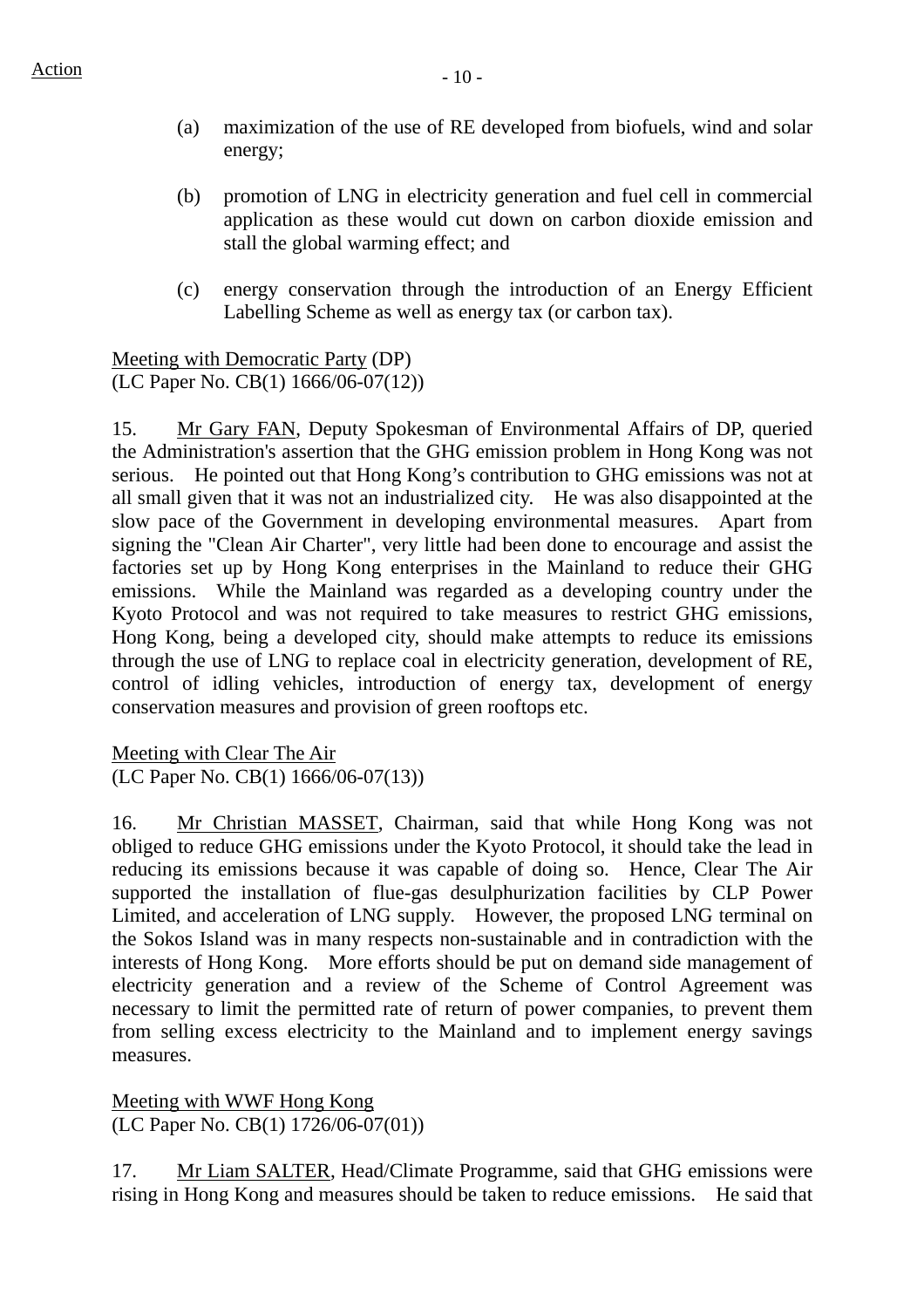Hong Kong was at least two years behind the Mainland in using clean energy, setting RE targets and promoting energy efficiency measures. There was a need to set up a specifically designated Climate Change Taskforce within the Government to respond to climate change.

Meeting with Mr WU Chi-man (LC Paper No. CB(1) 1666/06-07(14))

18. Mr WU said that the use of electric dryers for drying of clothing was not only electricity-consuming but was also a source of GHG emissions. To reduce reliance on electric dryers and to avoid blocking air-ventilation for hanging clothes indoors, he would suggest that more outdoor spaces within residential developments should be provided to enable residents to hang dry their clothing and linens. Consideration should also be given to allowing residents to hang dry their clothing and linens in the open spaces of public parks and playgrounds at certain times of the day. In addition, buildings should be designed in such a way to optimize the use of natural lighting and improve ventilation which would in turn help conserve energy.

| Submission from deputation not attending the meeting                                  | $(LC$ Paper No. $CB(1)$ 1726/06-07(02) — Submission from the CLP Holdings Ltd)                                                                                                                          |
|---------------------------------------------------------------------------------------|---------------------------------------------------------------------------------------------------------------------------------------------------------------------------------------------------------|
| Meeting with the Administration<br>(LC Paper No. CB(1) $1666/06-07(15)$<br>IN14/06-07 | — Paper provided by the Administration<br>- Information note entitled "Policies and<br>measures for mitigation of climate<br>change" prepared by the Research and<br><b>Library Services Division</b> ) |

19. The Deputy Director of Environmental Protection (4) thanked deputations for their views. He said that the Mainland, as a developing country, was not required to commit to any GHG emission target under the Kyoto Protocol. The same arrangement was applied to Hong Kong as part of the Mainland under the Kyoto Protocol. Notwithstanding, Hong Kong had been making strenuous efforts to reduce GHG emissions, albeit it was a relatively small GHG emitter given its small size, low electricity consumption and industrial activities being relocated to the Mainland. The efficient transport network also played a part in reducing GHG emissions as most of the people used mass transport. The per capita emission in Hong Kong was around 6.4 to 6.5 tonnes in recent years, which was lower than most of the developed economies such as European Union and Singapore. The carbon intensity in Hong Kong also fell by 41% between 1990 and 2005.

20. DDEP(4) added that the largest source of GHG emissions in Hong Kong was the energy sector, mainly electricity generation, accounting for over 60% of the total emissions, dovetailed by the transport sector which contributed to about 16% of the total emissions. The current fuel mix of power generation in terms of coal, natural gas and nuclear was 55%, 23% and 22% respectively. To meet the stringent emission reduction targets set for 2010, local power companies had to, inter alia, use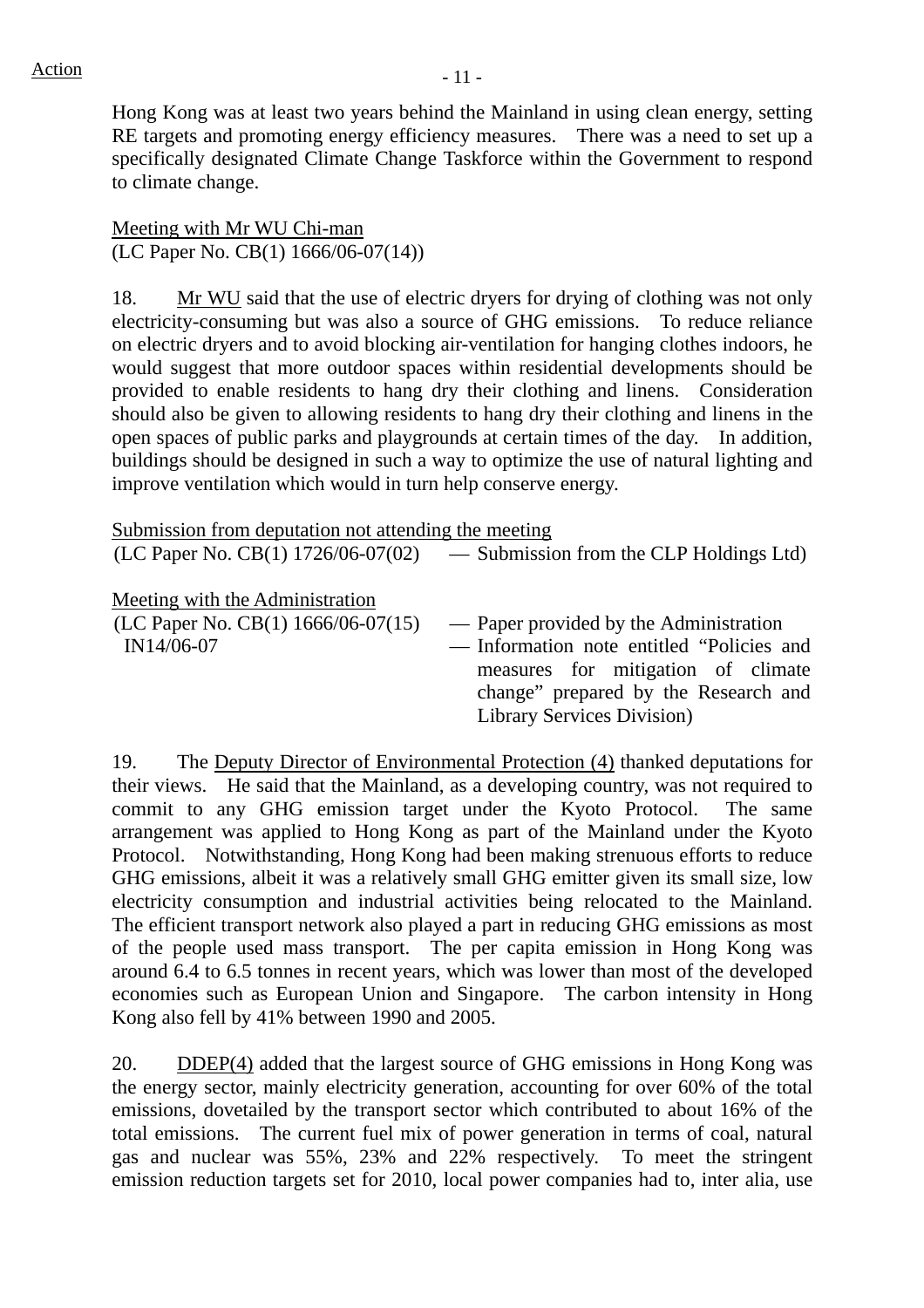cleaner fuels for electricity generation. Notwithstanding, more could be done in energy conservation and the Administration would endeavour to enlist public support in this respect. On the way forward, DDEP(4) said that the Administration would be commissioning a new round of study later in the year to tap into the findings of earlier studies made in 2000 and 2004 as well as that of international studies to assess the impacts of climate change in Hong Kong and to see what other measures should be adopted. The study would be steered by an inter-departmental working group. Noting that the study would take about one to two years to complete, the Chairman expressed concern that its findings could not be published in time before finalization of the Scheme of Control Agreement in 2008.

21. As the 2007 International Conference on Climate Change would be held in Hong Kong on 31 May 2007, Ms Emily LAU hoped that the Chief Executive would address the Conference on the measures to be adopted by Hong Kong to reduce global warming. It was also hoped that the placing of the environment and energy portfolios under the same bureau would enable the Panel on Environmental Affairs to consider the energy policy in line with the environmental policy. She shared deputations' views that the public played an important role in the reduction of GHG emissions, but the proposed drying of clothing and linens in public places might not be feasible. She enquired about the measures which could be taken by the public to assist in the reduction of GHG emissions. Ir YIM Kin-ping/AEPS said that London had been advocating the "zero emission city" and he hoped that more ideas could evolve from members of the public on how GHG emissions could be reduced. Chairman said that ideas from the public on how changes in daily habits could assist in the reduction of GHG emissions were welcome.

22. Miss CHOY So-yuk was disappointed that Hong Kong had not made much effort in reducing GHG emissions. The low emissions per capita were mainly due to the relocation of industries to the Mainland. She pointed out that the Mainland had been making a lot of efforts to reduce global warming and had surpassed Hong Kong in terms of targets and means to reduce GHG emissions. Miss TAM Heung-man sought deputations' views on the efficacy of measures taken by the Administration to reduce GHG emissions and whether additional measures were necessary to improve the situation. Ms Frances YEUNG/Greenpeace said that the recent rise in total GHG emissions from Hong Kong had showed that the Administration had not taken sufficient measures to reduce GHG emissions. By way of illustration, the Electrical and Mechanical Services Department had only issued guidelines to encourage energy efficiency but no mandatory measures had been adopted. If actions were not promptly taken, the per capita emission would exceed that of the 1990s. Ms Christine LOH/Civic Exchange said that a stepwise approach should be adopted to mitigate climate change. The Government should take the lead in constructing energy-efficient buildings and this should be reflected in the Tamar Development Project, which was expected to make use of the latest technological advancement in energy efficiency. Mr Liam SALTER/WWF also questioned the 41% reduction in carbon intensity from 1990 to 2005 as claimed by the Government. He pointed out that the United States had recorded significant reduction in carbon intensity and yet it had the worst GHG emissions. He said that if per capita emission data were used,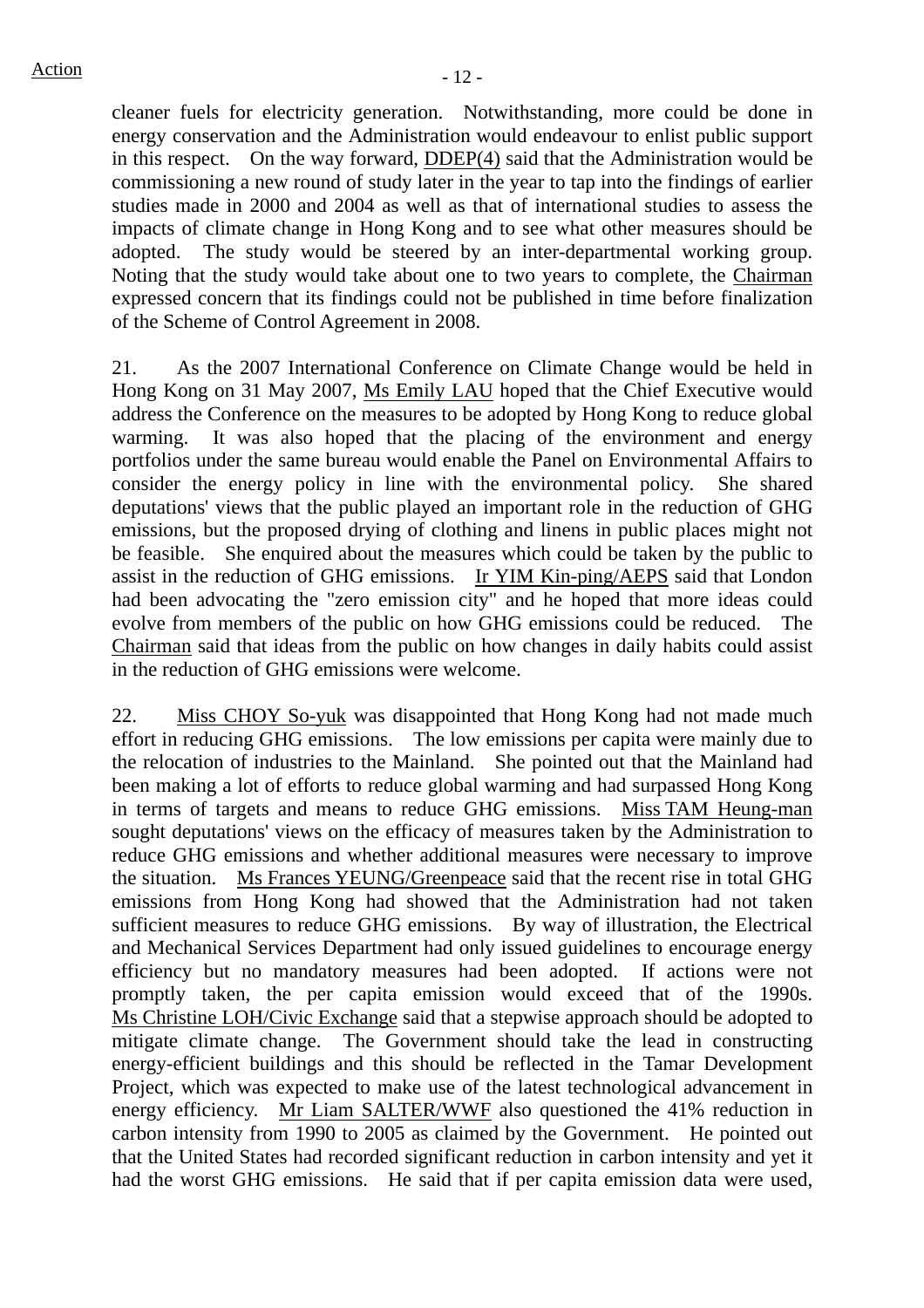these would have to be compared with economies which were structured in the same way since the reduction in carbon intensity might be attributable to the rapid growth in Gross Domestic Product (GDP).

23. Through the Chair, DDEP(4) said that the Mainland had set a target to reduce energy consumption as against GDP by 20%. While one of the reasons why Hong Kong's carbon intensity had fallen by 41% between 1990 and 2005 might have been due to the fact that the rate of economic growth was much quicker than the rate of carbon dioxide generation, the much reduced carbon intensity was also indicative of the joint efforts made by the Administration and the public in reducing GHG emissions over the past decade.

Admin 24. Mr SIN Chung-kai thanked deputations for their valuable views, most of which were worthy of further follow up. As the Panel was responsible to monitor the progress of measures to reduce GHG emissions, he requested the Administration to analyze the deputations' views and to advise whether and when actions would be taken to address their concerns. To facilitate future discussion, a summary of deputations' views would be prepared for the Administration's response which would be circulated to members and deputations for reference. The response should also explain the set up of the inter-departmental working group on climate change, the additional measures which could be taken to reduce GHG emissions, and the reason why no emission reduction target had been set for GHG.

25. Given the increased public concern about global warming, the Chairman said that the Panel might wish to revisit the subject, particularly when reviewing the Scheme of Control Agreements of the two local power companies. The subject was therefore included in the list of outstanding items to be discussed by the Panel. Ms Emily LAU considered that after the appointment of the head of the new Environment Bureau on 1 July 2007, he/she should be invited to exchange views with the Panel on energy and environment policies, in particular the subject of global warming.

**V. 351DS – Harbour Area Treatment Scheme, stage 2A – planning and design of the upgrading works of Stonecutters Island Sewage Treatment Works and the preliminary treatment works**   $(LC$  Paper No.  $CB(1)$  1666/06-07(16) — Paper provided by the Administration)

26. The Chief Engineer (Harbour Area Treatment Scheme), Drainage Services Department (CE(HATS)) briefed members on the Administration's proposal to initiate the next most urgent works package for the Harbour Area Treatment Scheme (HATS) stage 2A, namely the planning and design of the remaining core works of this phase, inter alia, the expansion works and the disinfection facility at the Stonecutters Island Sewage Treatment Works (SCISTW), and the upgrading works of the eight preliminary treatment works (PTWs) along the northern and western shores of Hong Kong Island. These design items would be carried out in parallel with the design of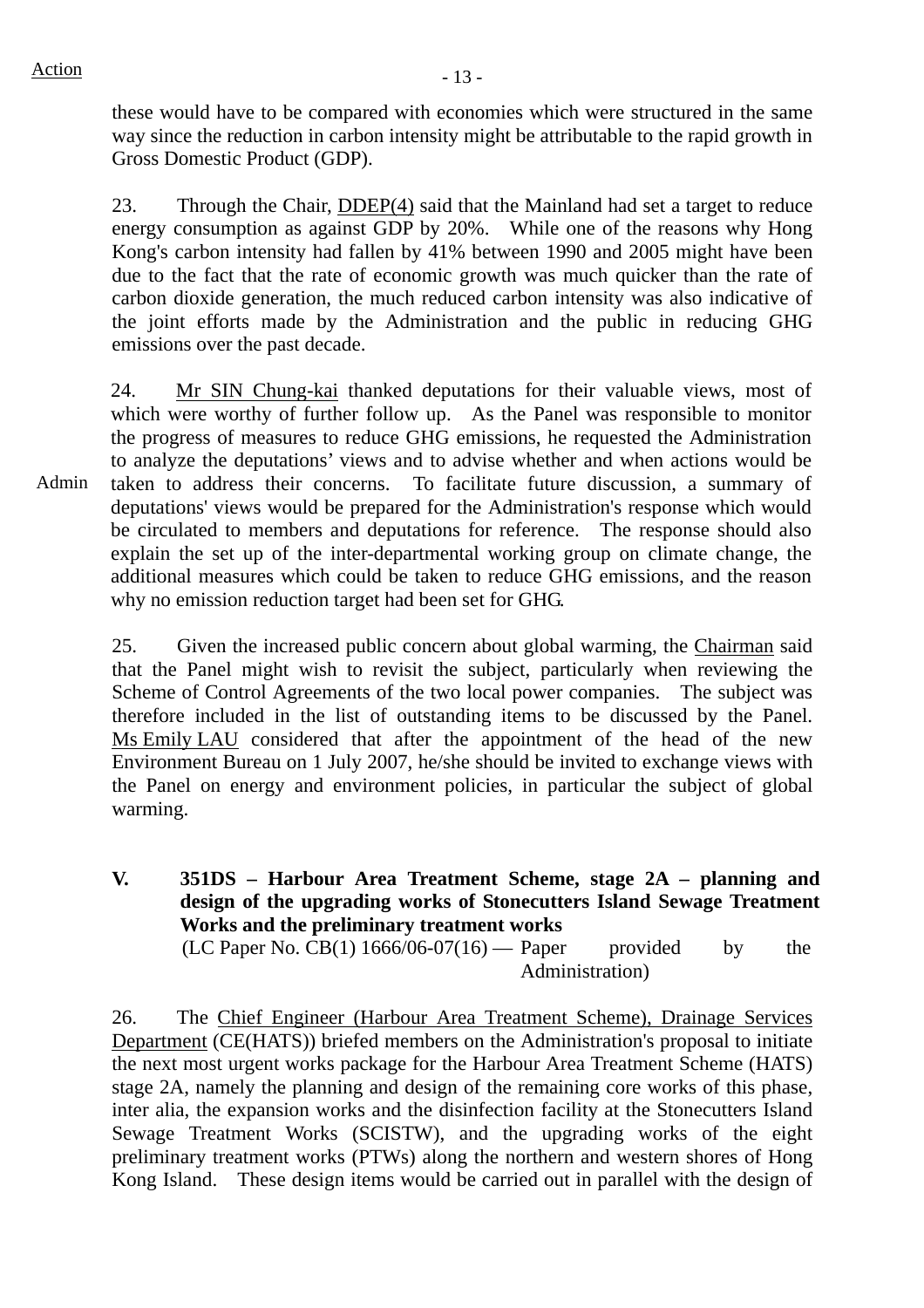the sewage conveyance system currently in progress such that different components of the stage 2A works dovetail with one another in a timely fashion.

27. Ms Emily LAU enquired about the nature of the upgrading works of the eight preliminary treatment works along the northern and western shores of Hong Kong Island. CE(HATS) said that at present, these treatment works only provided a very preliminary screening process for the sewage collected. As such, upgrading works were required to enhance the treatment level. The treated effluent would then be conveyed by way of underground tunnels to SCISTW for further treatment.

28. Miss TAM Heung-man said that members and green groups were concerned about the impact of sewage effluents, which had only undergone chemically enhanced primary treatment (CEPT), on the marine environment. Hence, they were all supportive of the use of secondary sewage treatment in line with the practice of many other cities in the world. She enquired about the circumstances under which secondary sewage treatment would be adopted and the mechanisms in place to monitor the quality of water to prevent it from further deterioration. The Deputy Director of Environmental Protection (2) (DDEP(2)) said that sewage collected would undergo CEPT and disinfection under HATS stage 2A. CE(HATS) explained that HATS stage 1 involved the collection and treatment of sewage from Kowloon and northeast Hong Kong by way of CEPT. Sewage from the remaining northern and western shores of Hong Kong Island would be collected and disinfected at SCISTW under stage 2A. Water monitoring results had indicated that the harbour water quality had significantly improved following stage 1. It was expected that further improvements could be made following the implementation of stage 2A. The Assistant Director of Environmental Protection (Water Policy) (ADEP(WP)) said that a comprehensive review would be conducted in 2010/2011 taking into account water quality trends and sewage flow built-up with a view to deciding on the timing for implementation of biological treatment under stage 2B. The key parameters, such as the dissolved oxygen and ammonia levels in the water, were being monitored as these would play a part in deciding when stage 2B should proceed.

29. Mr LEE Wing-tat enquired whether stage 2A would improve the water quality of Tsuen Wan beaches which had been closed following the implementation of stage 1. CE(HATS) explained that part of the disinfection facilities under stage 2A would be advanced for completion by 2009. It was expected that the bacteria levels in the treated effluent would be significantly reduced, thereby improving the water quality of Tsuen Wan beaches. The Chairman asked if Tsuen Wan beaches could be re-opened, and if so when. DDEP(2) explained that the present funding proposal was meant to provide for the planning and design of the expansion works and the disinfection facilities at SCISTW, as well as the upgrading works of the eight preliminary treatment works along the northern and western shores of Hong Kong Island. It was expected that the Tsuen Wan beaches could be re-opened to the public after the disinfection facilities under stage 2A were operational.

30. Ms Emily LAU noted that it appeared that the Administration had decided to adopt chlorination/dechlorination for disinfection under stage 2A despite the outcome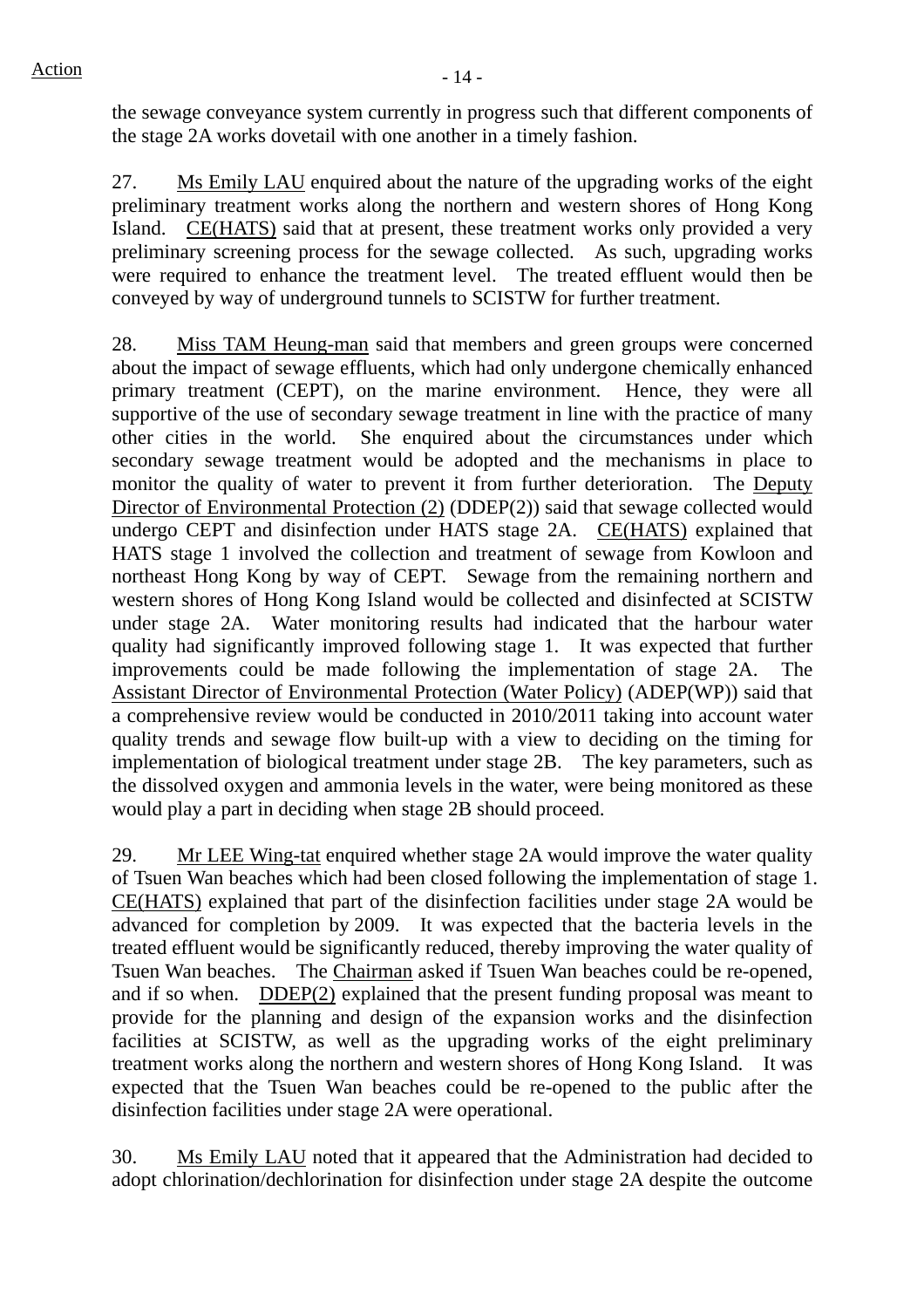of the Environmental Impact Assessment (EIA) had yet to be released. CE(HATS) said that the relevant EIA had been in progress for some time and the EIA report would be submitted to the Environmental Protection Department (EPD) soon. So far, the studies had indicated that disinfection using chlorination/dechlorination was environmentally acceptable, reliable, flexible and cost effective. Upon receipt of the EIA report, EPD would conduct technical vetting and after that the EIA report would be made available for public inspection. After EPD had approved the EIA report, funding from the Finance Committee would be sought for the construction of the advance disinfection facilities. As environmentalists were concerned about the impact of chlorination/dechlorination on the marine environment, Ms LAU stressed that the outcome of EIA should be made available as soon as possible to allay their concerns. It was hoped that a consensus could be reached before implementation.

31. Mr WONG Yung-kan was concerned that even with the provision of disinfection facilities, the water quality of the beaches could not be improved. He enquired if members would be consulted on the planning and design of HATS stage 2A and the subsequent stage 2B. CE(HATS) said that as the disinfection facilities to be provided under stage 2A would be able to remove 99.9% of the bacteria in the treated effluent, the water quality of the harbour would be significantly improved and the closed beaches in Tsuen Wan could be re-opened to the public. Part of the disinfection facilities would be advanced for operation in 2009 to allow for the early re-opening of Tsuen Wan beaches.

32. The Chairman requested a breakdown of the funding of \$105.6 million. She also enquired whether the consultancy would be awarded to a single or multiple consultant(s). CE(HATS) advised that of the \$105.6 million, about \$75 million would be used for consultancy fees, \$14 million for investigations and surveys, \$5 million for water quality monitoring, \$8 million for contingencies and \$2.6 million for price adjustments. The proposed planning and design of the expansion and upgrading works at SCISTW and the eight PTWs would be grouped under one single consultancy. The Administration was in the process of selecting consultants for the consultancy and a decision had yet to be reached.

33. Miss CHOY So-yuk questioned the rationale for awarding the contract to a single consultant. She opined that the engagement of more consultants for the project would invite more ideas in the design and planning for the project. Besides, different types of works, such as tunnel construction and technological application, would require different expertise. CE(HATS) explained that as a major part of the consultancy work was the planning and design of the treatment facilities at SCISTW which would involve very substantial design efforts to ensure not only that the operation of stage 1 would not be unduly disturbed but also that the whole HATS system would be operated as one integrated system, it would be more desirable to engage consultants under one consultancy for the required services as difficulties might arise when more consultancies were involved. He also clarified the currently proposed consultancy would not include the implementation of the sewage conveyance system which was being carried out under a previously approved consultancy.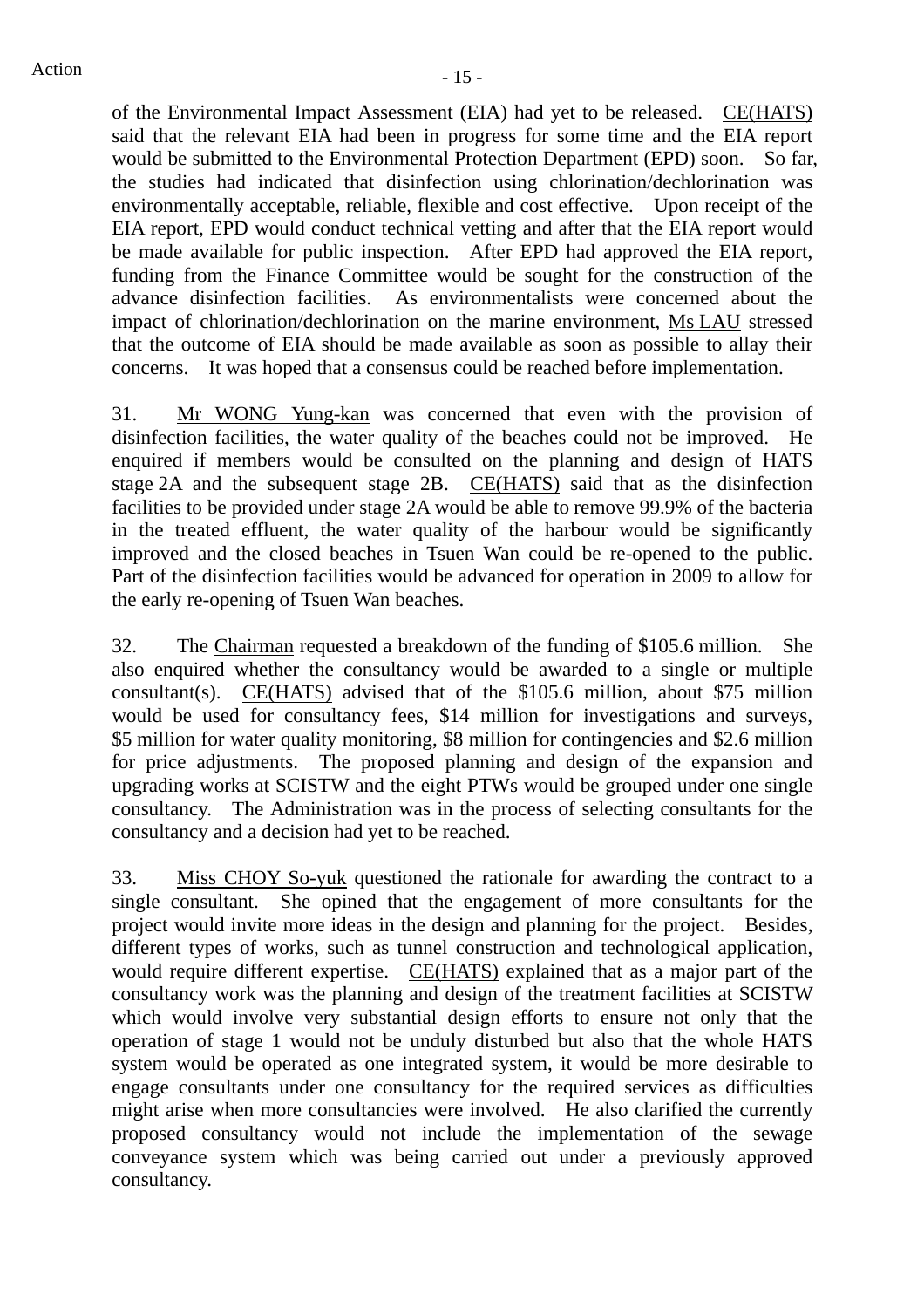# $Action$   $-16$  -

Admin

34. At members' request, the Administration undertook to provide, before the relevant Public Works Subcommittee (PWSC) meeting, an information paper setting out the breakdown of the consultancy cost, the scope of work of the consultancy, whether there was any overlapping between the consultancy and the on-going EIA, and the reasons for using a single consultant.

35. In concluding, members raised no objection for the proposal to be submitted to PWSC for consideration.

# **VI. A proposal on an environmental levy on plastic shopping bags**

 $(LC$  Paper No.  $CB(1)$  1666/06-07(17) — Paper provided by the Administration)

36. The Permanent Secretary for the Environment, Transport and Works (Environment) (PSETW(E)) briefed members on the Administration's proposal to introduce an environmental levy on plastic shopping bags by highlighting the salient points of the information paper.

37. Mr LEE Wing-tat said that DP Members were supportive of the proposal in principle as it would reduce the indiscriminate use of plastic shopping bags. Noting that the first phase of the proposal would only cover chain or large supermarkets, convenience stores and personal health and beauty stores, he considered that other retailers, including wet market stall operators, should be asked to make similar efforts to reduce the use of plastic shopping bags. As no retail outlets should be exempted from the levy requirement, he enquired about the Administration's plans for the next phase of the scheme. Consideration should also be given to requiring retailers to use biodegradable bags.

38. PSETW(E) said that there was a clear delineation on the scope of the first phase of the scheme. It was hoped that the proposed environmental levy would help change the public's habit and lead to longer-term and more sustained reduction in overall use of plastic shopping bags. Following the introduction of the relevant legislation and the implementation of the scheme, the Administration would work out a timetable for the review of the effectiveness of the scheme. Through publicity and public education, retail outlets which were not covered under the first phase of the scheme would be requested to make voluntary efforts to reduce plastic shopping bag usage. In fact, the voluntary efforts currently made by supermarket chains had been quite successful in reducing the use of plastic shopping bags. She stressed that the introduction of the environmental levy was not meant to increase revenue, but to change the public's habit.

39. Ms Emily LAU said that she would support the proposed environmental levy in principle, albeit it was very controversial. She considered it more equitable to apply the levy across the board to all retail outlets rather than confining the scope to only 4%, although the latter might have contributed to 20% of plastic shopping bags being disposed of in landfills. PSETW(E) said that the Administration considered it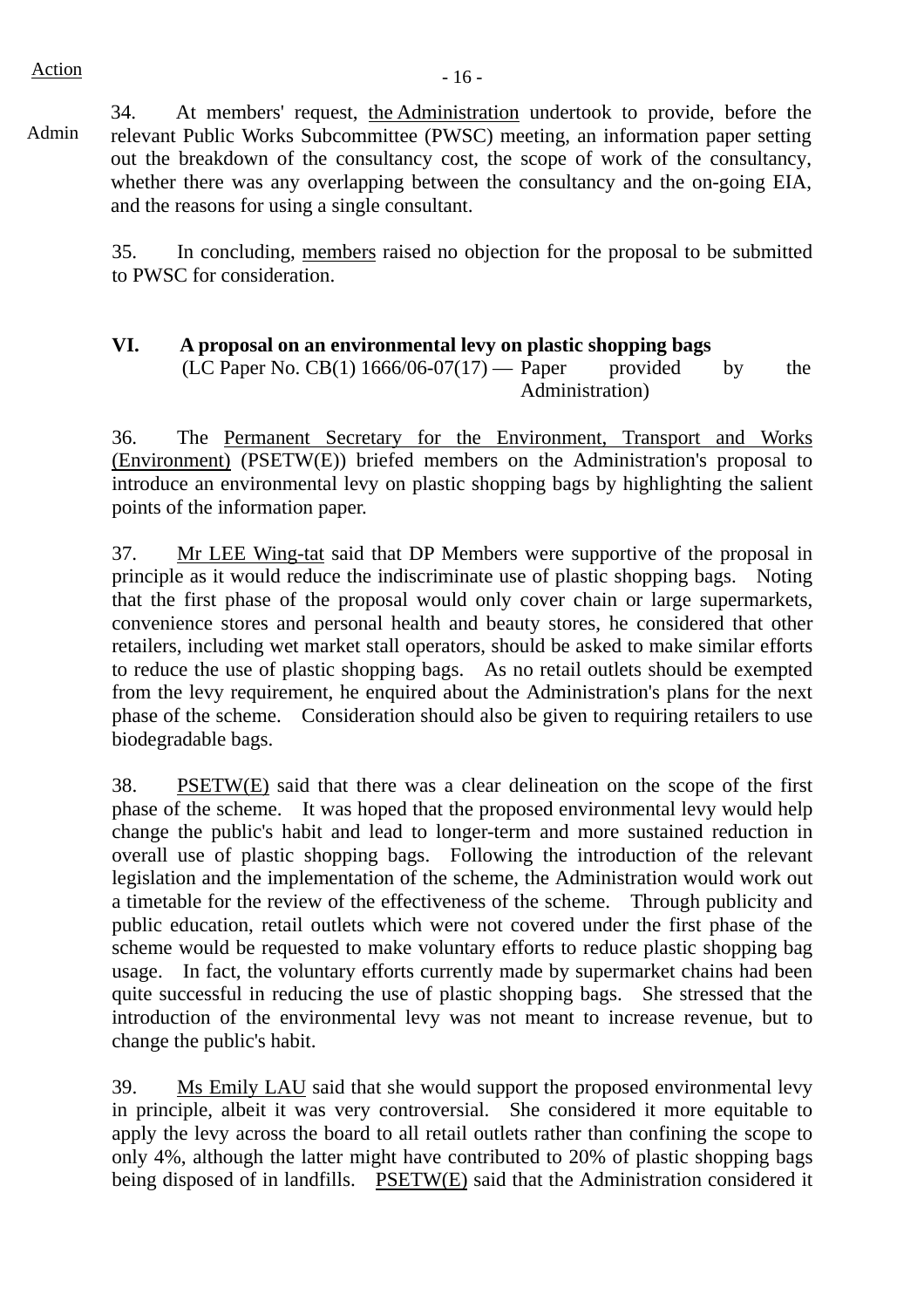not feasible from the outset to impose a blanket requirement of plastic shopping bag levy on all retail outlets. To ensure a successful introduction of the levy and an effective administration of the scheme, a phased approach was adopted to include chain or large supermarkets, convenience stores and personal health and beauty stores in the initial stage. The Administration would take into account the amount of plastic shopping bags distributed by different retail outlets before deciding on the scope of expansion in the next phase of the scheme.

40. Ms Miriam LAU said that Members of the Liberal Party would support the proposal in principle, but noted that there were divergent views on how the scheme would be implemented. They stressed the need to ensure the effectiveness of the scheme in reducing the use of plastic shopping bags on the one hand and to minimize the inconvenience to the general public on the other. As the proposal would require a change in the public's habit, publicity efforts were required to assist in the adaptation to the change. She requested an update on the overseas experience in implementing environmental levy on plastic shopping bags, which had been carried out in Ireland and Taiwan. Ms Emily LAU recalled that back in the 1970s and 1980s, the supermarkets in England were already charging its customers for plastic shopping bags. The relevant experience would also be useful. While supporting in principle the proposed environmental levy to discourage the indiscriminate use of plastic shopping bags, Miss TAM Heung-man noted that when the environmental levy was first introduced in 2002 in Ireland, there was a 90% reduction in the use of plastic shopping bags. However, there was a rise in the use of plastic shopping bags a few years after implementation of the levy. As a result, the Irish Government had decided to increase the levy significantly (from HK\$1.40 to HK\$2.60 per bag) in 2007. She was concerned that Hong Kong would be facing the same problem, and that it would need to raise the environmental levy after a few years.

Admin 41. PSETW(E) agreed to provide information on the overseas experience in implementing environmental levy on plastic shopping bags. She however pointed out that different countries had different experiences in implementing the environmental levy. Ireland had to increase the environmental levy due to a rebound in the use of plastic shopping bags a few years after implementation of the levy. Taiwan had also introduced some adjustments to the environmental levy. She said that the Administration would regularly monitor the effectiveness of the levy when implemented to ensure that the intended purpose of reducing the indiscriminate use of plastic shopping bags was served.

 42. Miss CHOY So-yuk said that she would support the proposed environmental levy on plastic shopping bags, which in her view was feasible. She however noted that there had been a lot of misunderstandings on the proposed levy. By way of illustration, some people thought that the levy would apply to wet markets and not supermarkets which in fact was the other way round. She hoped that the Administration would make an effort to clarify any misunderstanding before implementing the scheme. She also enquired about the mechanism to be adopted for the recycling of used plastic bags which was an important aspect of the scheme. PSETW(E) agreed that publicity and public education were essential to promote